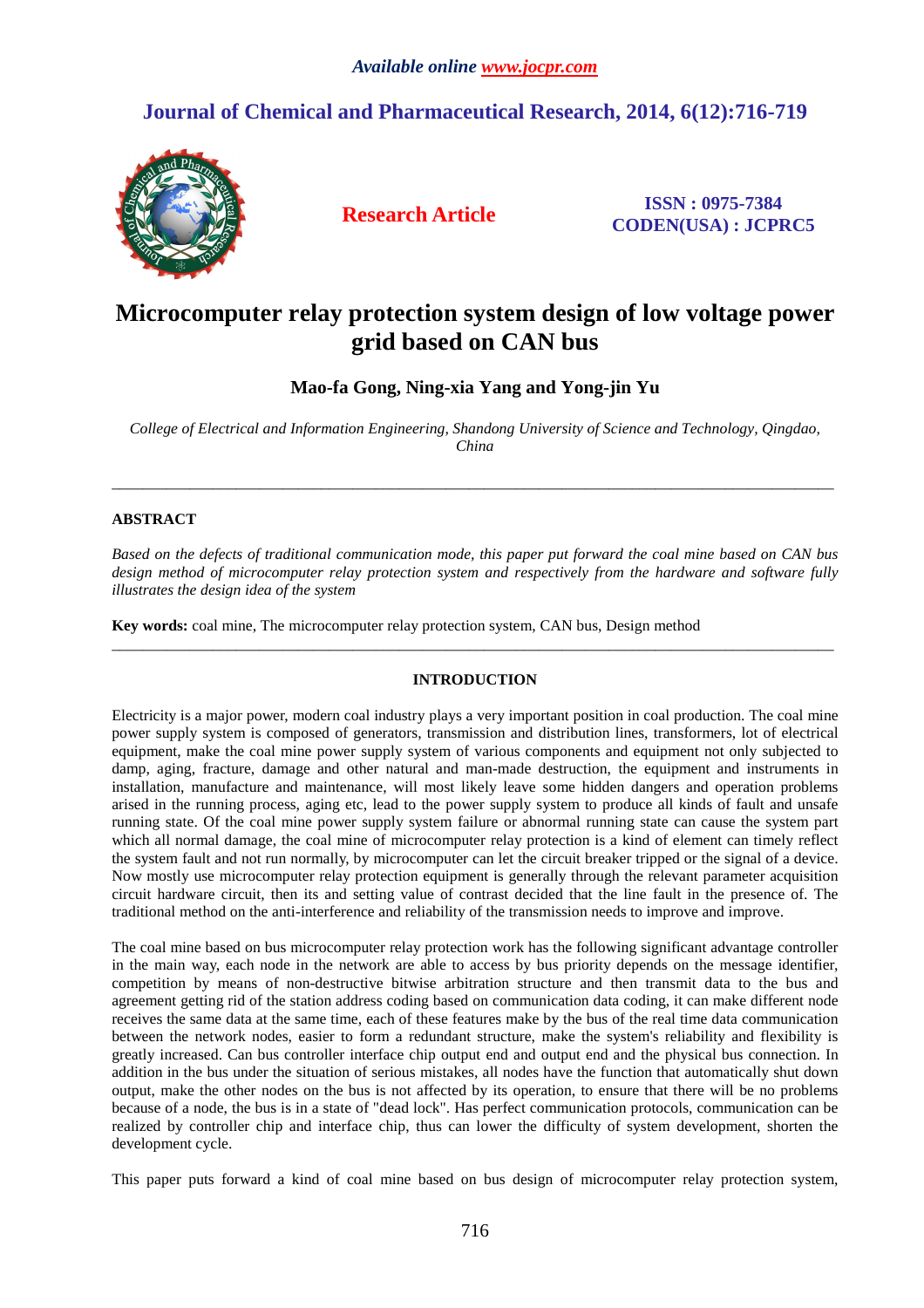compared with the traditional microcomputer relay protection device, good real-time, transmission time is short, high transmission reliability.

*\_\_\_\_\_\_\_\_\_\_\_\_\_\_\_\_\_\_\_\_\_\_\_\_\_\_\_\_\_\_\_\_\_\_\_\_\_\_\_\_\_\_\_\_\_\_\_\_\_\_\_\_\_\_\_\_\_\_\_\_\_\_\_\_\_\_\_\_\_\_\_\_\_\_\_\_\_*

#### **EXPERIMENTAL SECTION**

Low voltage power supply system is relatively complex, large, of which the main components for transformer, generator and transmission lines, this paper design of the coal mine based on the bus the principle of microcomputer relay protection system is shown in figure 1.



**Fig.1 The principle diagram of the system** 

Low voltage power grid of microcomputer relay protection system mainly consists of three units: information measurement unit - lu - execution units. Among them, the information measurement unit is measured transform components, acquisition and related data and parameters in measuring coal field; Logic unit is via a communication line transmission access to relevant electric parameters, then through the related software and optimization algorithm accurately determining coal mine power supply system of the circuit is normal; From execution unit is processed after the protective device of command, then through protective device for specific operation in which each unit of communication is by bus.

The composition of the system is mainly the input module, protection measurement module, bus module, management module, output module and other modules. Input module is to put the sensor acquisition circuit of current and voltage signal into a corresponding voltage signal, and send samples values to protect measuring module; Protect the measurement module to complete sampling and related parameter calculation, etc.

The CAN bus module mainly is to realize the direct communication between the various modules; PC management module for related communications and man-machine dialogue, etc; Output module is the control of the corresponding protection device.

The Microcomputer protection device is mainly input system, data acquisition system and PC management system and switch output system, its structure is shown in figure 2.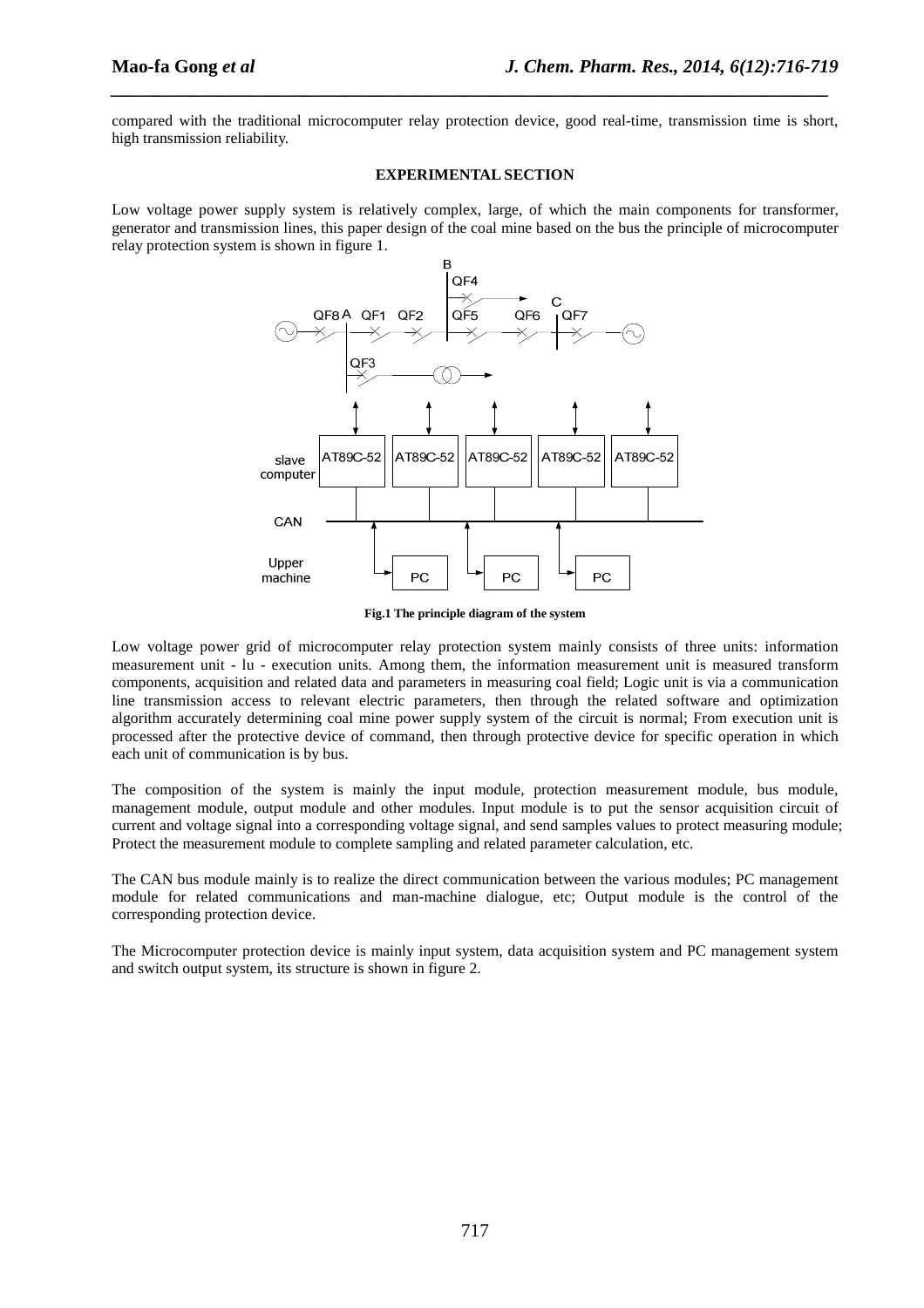

*\_\_\_\_\_\_\_\_\_\_\_\_\_\_\_\_\_\_\_\_\_\_\_\_\_\_\_\_\_\_\_\_\_\_\_\_\_\_\_\_\_\_\_\_\_\_\_\_\_\_\_\_\_\_\_\_\_\_\_\_\_\_\_\_\_\_\_\_\_\_\_\_\_\_\_\_\_*

**Fig.2 hardware design** 

Measure the electrical parameters of voltage, current signal for analog, voltage and current value is big, value range is not in the system logic judgment of rated voltage current value range, in addition the electrical parameters of the transmission isn't in the transmission range of electrical, communications by voltage transducer and current transducer transformation.

The PC management system is the system to measure part, execute part, communication part and coordination work, in addition, the power supply is needed to protect the CPU itself work.

The communication interface circuit consists of AT89C - 52 and the CAN controller. CAN bus communication control module selects the SJA1000 chips, AT89C - 52 is responsible for the SJA1000 initialization, and by controlling the SJA1000 send and receive data. SJA1000 internal structure as shown in figure 3, the function module mainly includes: the CAN core module, logical management interface, send buffer, receiving filter and receive the FIFO queue. With CAN2. Based on the agreement of 0B CAN core module of CAN frame to send and receive function; Use logical management interface and single chip microcomputer connection; SJA1000 send buffer CAN store a complete message, when the microcontroller start message transfer, logical management interface to be able to make the CAN core modules according to CANZ. 0B protocol for sending buffer to send data to read. When received the complete message, CAN the core control module of the continuous into standard data storage, and data is received the strainer, experienced yards, acceptance of shielding registers for data filtering and processing, and data that meet the requirements of the sign bit into the receiver FIFO queue.



**Fig. 3 CAN controller structure** 

Switch signal mainly includes: the state of the circuit breaker closing and opening, the relay of the absorption and release, external blocking signal and external reset signal input, etc. These signals after photoelectric isolation type microcomputer system.